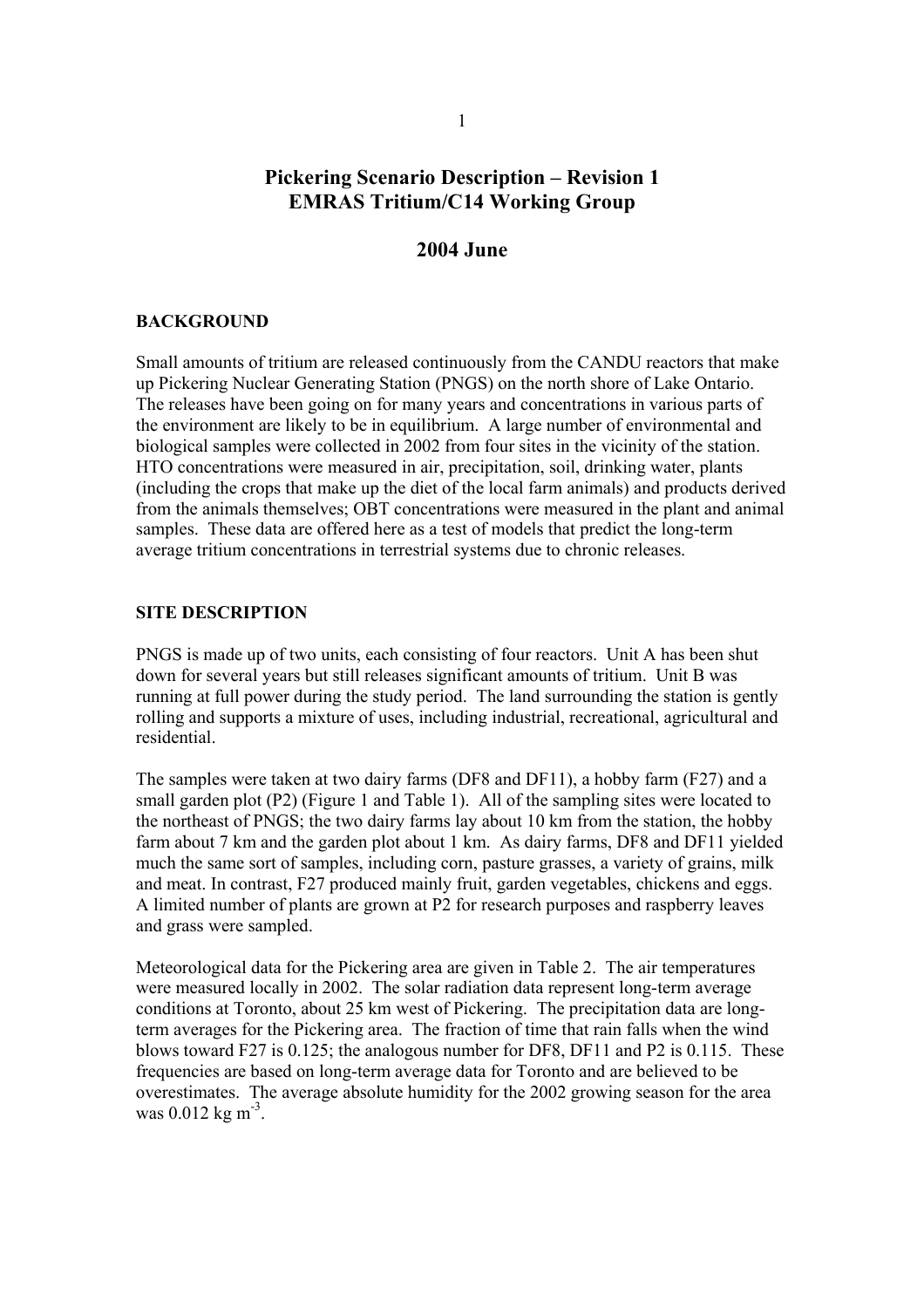

Fig 1. Map of the study area showing the tritium release points (red polygons) and sampling sites (green polygons).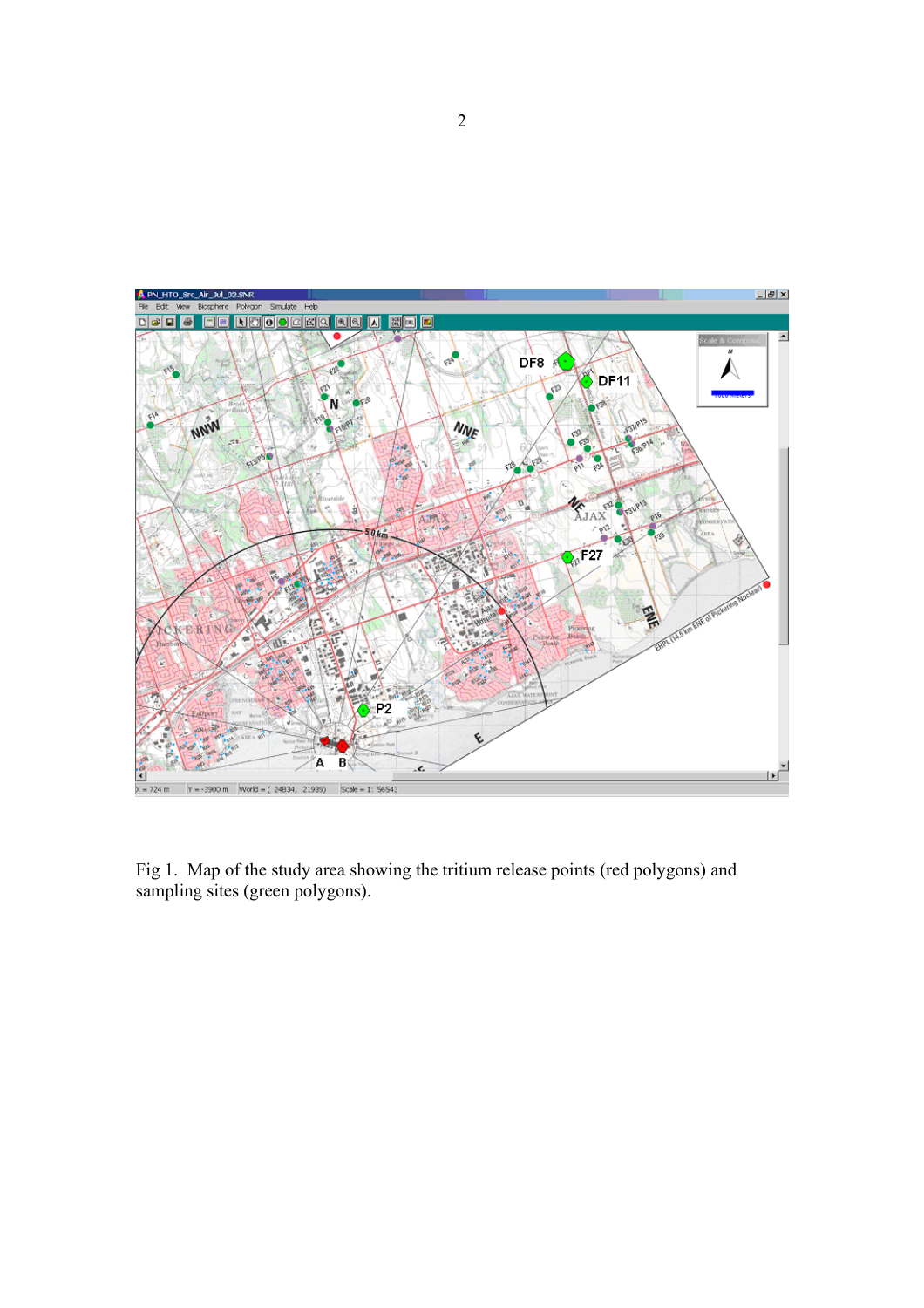| Site             | Distance from Unit A | Description                                                                                  |
|------------------|----------------------|----------------------------------------------------------------------------------------------|
| DF8              | 10,520               | Dairy farm, growing pasture grasses, corn and a<br>variety of grains, and raising dairy cows |
| DF <sub>11</sub> | 10,405               | Dairy farm, growing pasture grasses, corn and a<br>variety of grains, and raising dairy cows |
| F27              | 7,125                | Hobby farm, growing fruit, pasture grasses and<br>garden vegetables, and raising chickens    |
| P <sub>2</sub>   | 1,150                | Research garden plot growing berries and<br>surrounded by grass                              |

Table 1. Location and description of the sampling sites.

| Table 2. Meteorological data for the Pickering area. |  |  |  |  |
|------------------------------------------------------|--|--|--|--|
|------------------------------------------------------|--|--|--|--|

| Month  | Air Temperature $(C)$ |                | Solar Radiation (W $m^{-2}$ ) | Rainfall       |      |
|--------|-----------------------|----------------|-------------------------------|----------------|------|
|        | Daily mean            | Mean daily max | Daily mean                    | Mean daily max | (mm) |
| May    | 9.2                   | 14.5           | 230                           | 658            | 72.5 |
| June   | 16.3                  | 21.9           | 254                           | 708            | 64.5 |
| July   | 20.9                  | 27.6           | 254                           | 717            | 68.4 |
| August | 20.5                  | 27.3           | 216                           | 642            | 77.6 |
| Sept   | 18.6                  | 25.2           | 163                           | 528            | 66.9 |

#### **FARM PRACTICES**

The cows at DF8 and DF11 are fed total mixed ration (TMR), a blend of various feeds harvested in the previous year. The make-up of the TMR at the two farms is shown in Table 3. The corn silage, feed corn, baled hay, haylage and barley are all obtained locally. The silos containing corn silage are filled annually in September. The haylage silos are filled two to three times per year, depending on the growing season. All of the other feed components (brewer's grain, dairy supplement, limestone) are purchased from remote locations and are assumed to contain only background levels of tritium. The total food intake by the cows was estimated by the owners to be 19.0 and 8.8 kg dry weight per day for farms DF8 and DF11, respectively. The latter value is believed to underestimate the true intake.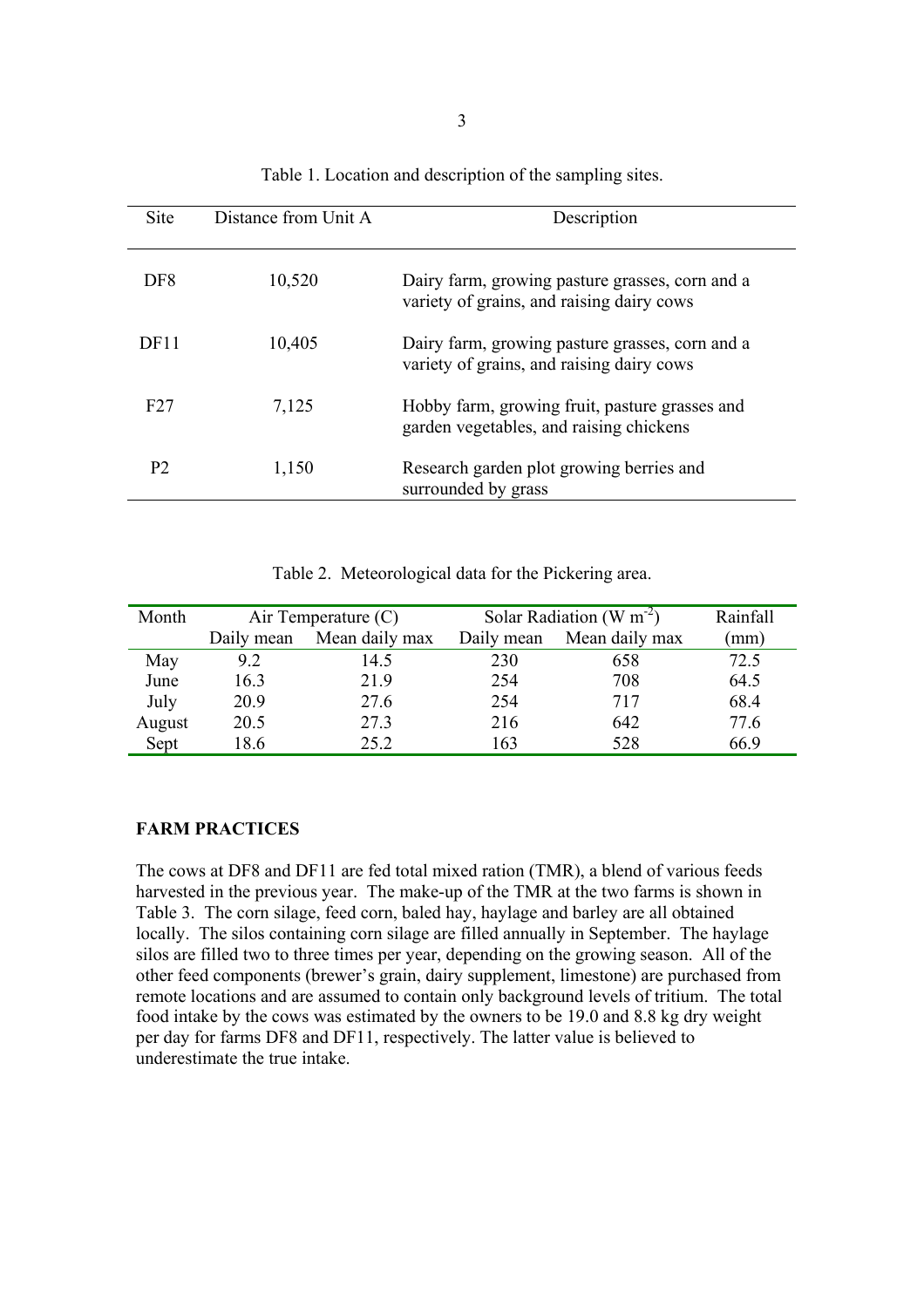| Type of feed      | DF <sub>8</sub>            | DF11   |
|-------------------|----------------------------|--------|
|                   | $\left(\frac{9}{0}\right)$ | $(\%)$ |
| Corn silage       | 45.5                       | 41.9   |
| Feed corn         | 13.9                       | 22.9   |
| Haylage           | 12.7                       | 19.6   |
| Brewer's grain    | 12.7                       | 0      |
| Dairy supplement  | 7.4                        | 13.8   |
| Baled (dried) hay | 4.6                        | 1.9    |
| <b>Barley</b>     | 3.0                        |        |
| Limestone         | 0.1                        |        |

Table 3. Ratios of feed components in TMR

The chickens raised at F27 were essentially free-range and their food intake was not regulated or monitored. As a result, the make-up of their diet and their intakes could only be estimated (Table 4). The feed corn in their diet was purchased from DF11, and the "other sources" consisted largely of table scraps.

Table 4. Estimated composition of the chicken diet at F27

| Type of Feed                                                     | % of Diet |
|------------------------------------------------------------------|-----------|
| Grass                                                            | 10        |
| Chicken greens (leafy material such as lettuce, beet tops, etc.) | 10        |
| Feed corn                                                        | 30        |
| Oyster shells                                                    | 3         |
| Apples                                                           | 5         |
| Carrots                                                          | 5         |
| Potatoes                                                         | 5         |
| Green beans                                                      |           |
| Other sources                                                    | 25        |

The amount of drinking water ingested by the cows and chickens was not monitored. Irrigation was not carried out to any significant extent at any of the farms during the study period.

#### **TRITIUM MEASUREMENTS**

All of the samples were collected in two field campaigns carried out in 2002, the first from July 8 to 10 and the second from September 16 to 18. All of the samples collected in July were oven-dried before the HTO could be extracted and so were suitable for OBT analysis only. The September samples were frozen in their fresh state and were analysed for both HTO and OBT.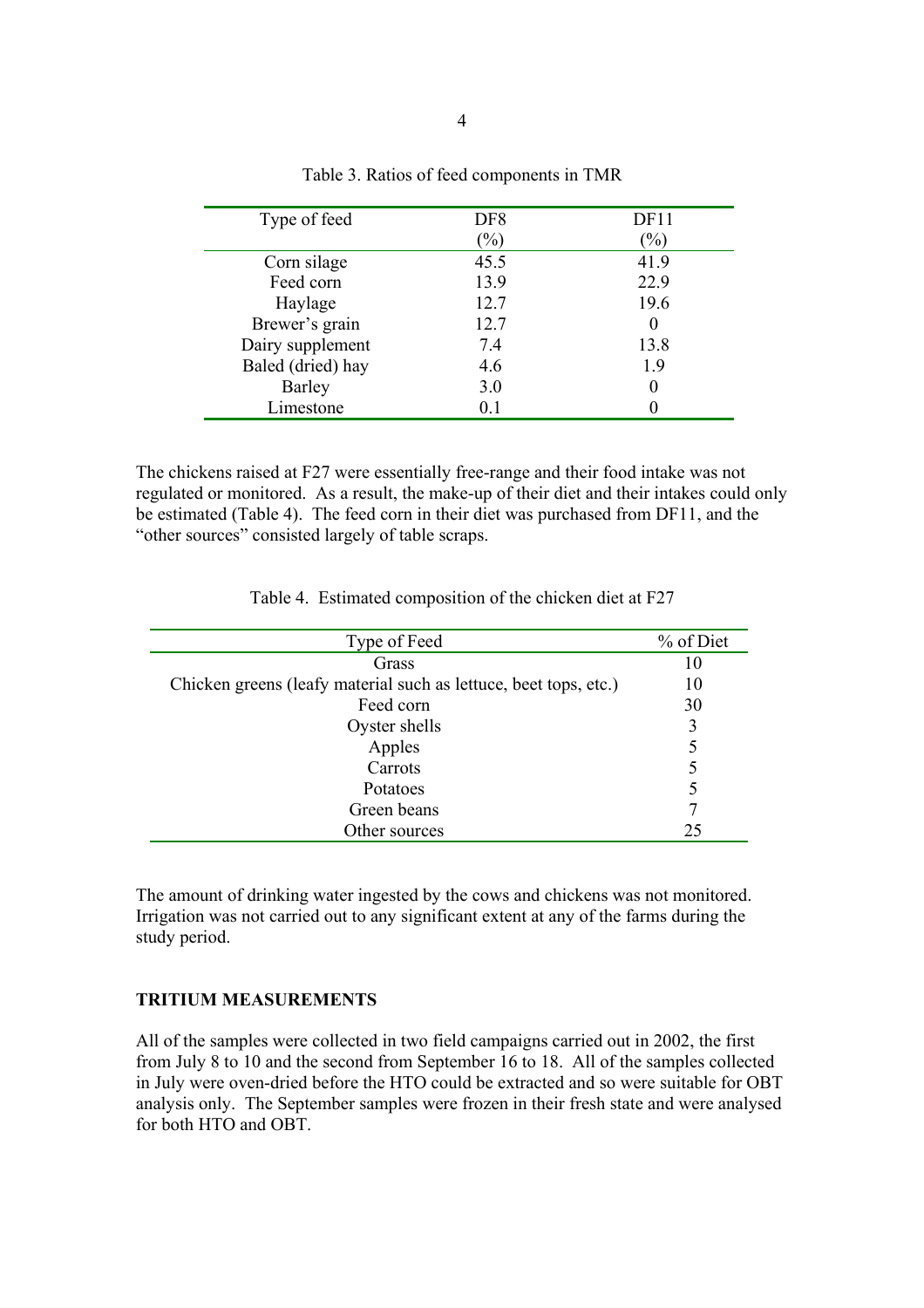**Air:** Air concentrations at the sites are measured routinely as part of a monitoring program carried out by the utility. Active molecular sieve samplers provided monthlyaverage concentrations at P2 and annual average concentrations were available from passive diffusion samplers at the other sites. The background air concentration due to tritium sources other than PNGS is  $0.19$  Bq m<sup>-3</sup>. Tritium concentrations in the samples were determined using liquid scintillation counting (LSC) techniques.

**Precipitation:** Precipitation is collected monthly by the utility at DF8, F27 and P2 using gauges with an oil layer to prevent the transfer of tritium between air and water. The water collected was analysed for its tritium content using LSC.

**Plants:** At the farm sites, samples were collected of each of the plants that made up the animal diets, as well as separate samples of TMR. At F27, additional measurements were made of garden vegetables, root crops and fruit. Table 5 lists the samples collected and their measured water contents. Water equivalent factors (the fraction by weight of water produced when a dry sample is combusted) are also listed. However, these are literature values since the measured values seem low, likely because of the difficulty in collecting all of the water following combustion. Published values of plant yields are also shown in Table 5 for those crops for which data are available. The water in the September samples was extracted by freeze-drying, and HTO concentrations were determined by LSC. The dry matter in the July and September samples was washed with tritium-free water and then oven-dried and combusted in a combustion bomb. LSC of the combustion water yielded non-exchangeable OBT concentrations.

**Animal Products:** The meat samples from DF8 and DF11 came from calves that were either stillborn or died from complications at birth. The mothers were three years old or younger and were raised exclusively on these farms. A local veterinarian dissected the calves and provided samples of flesh and heart. Additionally, composite milk samples consisting of a mixture of milk from all cows in the herd were collected in July at both farms.

The only animal products sampled at F27 in the July campaign were eggs. Two eggs from mature layers (24-65 weeks old) were combined and a further measurement was made of a composite sample of about 12 eggs. In addition, an immature egg taken from the body cavity of a slaughtered chicken was analysed. In September, in addition to eggs, blood and flesh were also analysed from a single chicken that was probably less than 24 weeks old, as there were no mature yolks in its body cavity. HTO and OBT concentrations in all animal products were determined using the same procedures as for plants.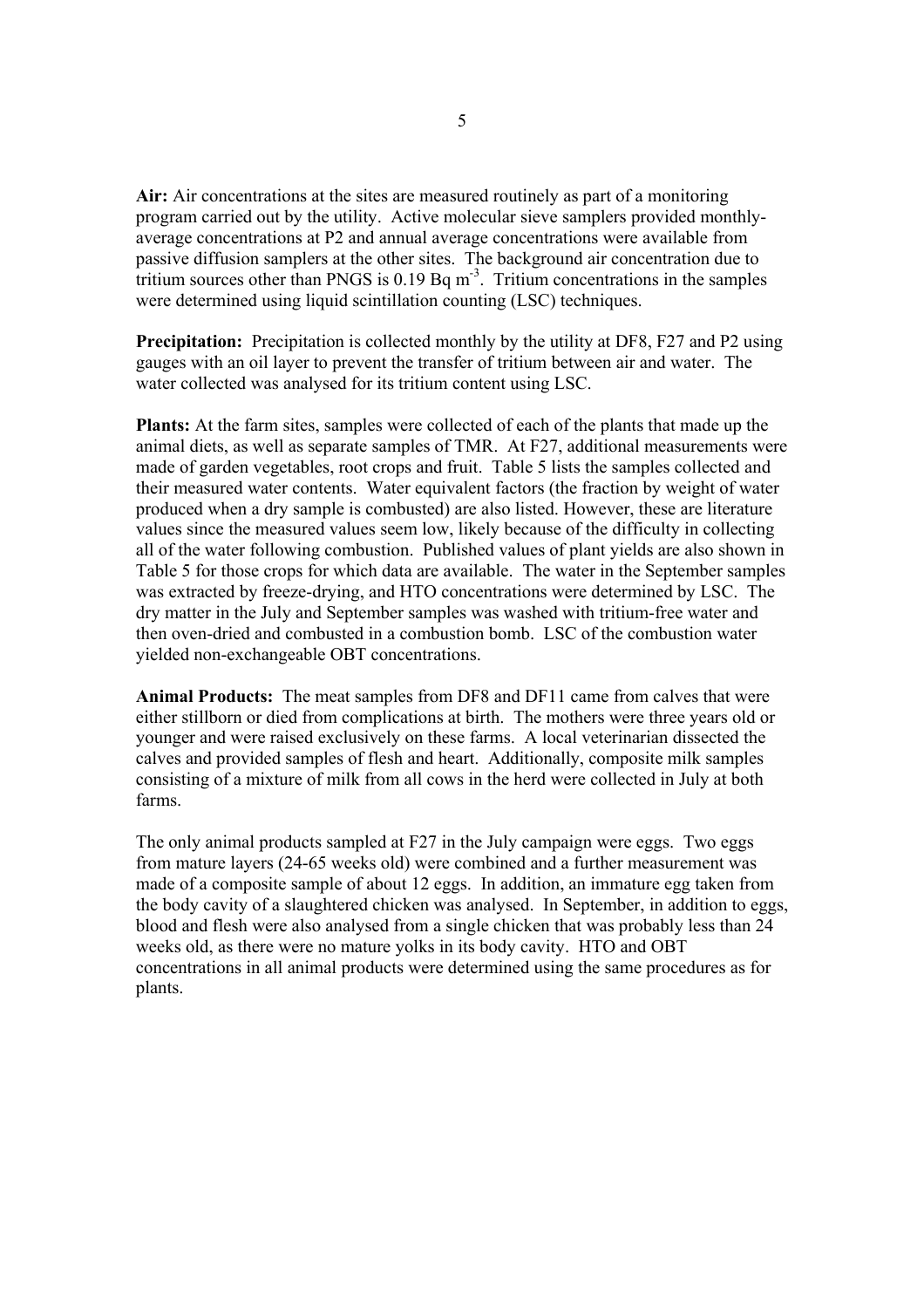| Crop type  | Site           | Month | Plant type                                                                                                 | Water content | Water      | Yield                                   |
|------------|----------------|-------|------------------------------------------------------------------------------------------------------------|---------------|------------|-----------------------------------------|
|            |                |       |                                                                                                            | $(\%)$        | equivalent | $(\text{kg} \text{ fw } \text{m}^{-2})$ |
|            |                |       |                                                                                                            |               | factor     |                                         |
| Forage     | DF8            | Jul   | $\overline{\text{Hay}^{\text{u}}}$                                                                         | 78.4          | 0.587      | 0.47                                    |
|            |                |       | Haylage <sup>¤</sup>                                                                                       | 70.5          | 0.594      | $0.47$ §                                |
|            |                |       | <b>Barley</b>                                                                                              | 10.5          | 0.567      | 0.28                                    |
|            |                |       | TMR*                                                                                                       | 51.9          | 0.582      |                                         |
|            |                | Sep   | Alfalfa                                                                                                    | 76.4          | 0.592      | 0.40                                    |
|            |                |       | Baled hay <sup>¤</sup>                                                                                     | 13.8          | 0.584      | $0.47$ §                                |
|            |                |       | Corn silage                                                                                                | 61.5          | 0.579      | $2.7$ <sup>§</sup>                      |
|            |                |       | Haylage                                                                                                    | 63.7          | 0.594      | 0.47§                                   |
|            |                |       | Feed corn                                                                                                  | 25.2          | 0.572      | 2.7                                     |
|            |                |       | <b>Barley</b>                                                                                              | 12.6          | 0.567      | 0.28                                    |
|            |                |       | Soya meal                                                                                                  | 11.6          | 0.600      | $0.24$ §                                |
|            |                |       | <b>TMR</b>                                                                                                 | 54.9          | 0.582      |                                         |
|            | DF11           | Jul   | Alfalfa                                                                                                    | 78.0          | 0.592      | 0.40                                    |
|            |                |       | Baled hay                                                                                                  | 15.9          | 0.584      | $0.47$ §                                |
|            |                |       | Haylage                                                                                                    | 34.5          | 0.594      | $0.47$ §                                |
|            |                |       | Feed corn                                                                                                  | 20.1          | 0.572      | 2.7                                     |
|            |                |       | TMR*                                                                                                       | 41.7          | 0.578      |                                         |
|            |                | Sep   | Alfalfa                                                                                                    | 73.0          | 0.592      | 0.40                                    |
|            |                |       | Baled hay                                                                                                  | 11.5          | 0.584      | 0.47§                                   |
|            |                |       | Corn silage                                                                                                | 60.2          | 0.579      | 2.7                                     |
|            |                |       | Haylage                                                                                                    | 36.9          | 0.594      | 0.47§                                   |
|            |                |       | Feed corn                                                                                                  | 22.4          | 0.572      | 2.7                                     |
|            |                |       | TMR*                                                                                                       | 39.2          | 0.578      |                                         |
|            | F27            | Jul   | Grass                                                                                                      | 56.1          | 0.587      |                                         |
|            |                |       | Spring wheat                                                                                               | 13.3          | 0.617      | 0.33                                    |
|            |                |       | Soya meal                                                                                                  | 10.8          | 0.600      | $0.24$ §                                |
|            |                | Sep   | Grass                                                                                                      | 76.1          | 0.587      |                                         |
|            |                |       | Feed corn                                                                                                  | 5.0           | 0.572      | 2.7                                     |
|            |                |       | Spring wheat                                                                                               | 10.0          | 0.617      | 0.33                                    |
|            |                |       | Soya meal                                                                                                  | 6.0           | 0.600      | $0.24$ §                                |
|            | P <sub>2</sub> | Sep   | Raspberry leaves                                                                                           | 54.8          | 0.470      |                                         |
|            |                |       | Grass                                                                                                      | 75.9          | 0.587      |                                         |
|            |                |       |                                                                                                            |               |            |                                         |
| Garden     | F27            | Jul   | Mixed                                                                                                      | 87.4          | 0.537      |                                         |
| vegetables |                |       | vegetables <sup>#</sup>                                                                                    |               |            |                                         |
|            |                | Sep   | Tomato                                                                                                     | 81.0          | 0.543      | 2.0                                     |
|            |                |       | Cucumber                                                                                                   | 94.0          | 0.520      | 1.7                                     |
| Fruit      | F27            | Sep   | Apple                                                                                                      | 80.0          | 0.575      | 1.9                                     |
|            |                |       | Pear                                                                                                       | 83.2          | 0.560      | 0.68                                    |
|            |                |       | Raspberry                                                                                                  | 85.1          | 0.562      | 0.16                                    |
| Root crops | F27            | Sep   | Carrots and                                                                                                | 81.1          | 0.543      | 3.0                                     |
|            |                |       | potatoes                                                                                                   |               |            |                                         |
|            |                |       | Beet                                                                                                       | 87.4          | 0.523      | 2.3                                     |
|            |                |       | Garlic                                                                                                     | 55.3          | 0.549      | 1.7                                     |
|            |                |       | hay refers to fresh cut pasture; baled hay is dried pasture; haylage is hay that has been stored in a silo |               |            |                                         |

Table 5. Measured water contents and published yields and water equivalent factors for the sampled crops

\* produced in 2001

‡ beet, cabbage, hot pepper, onion, dill, potato, spinach

§ yield of parent plant in the field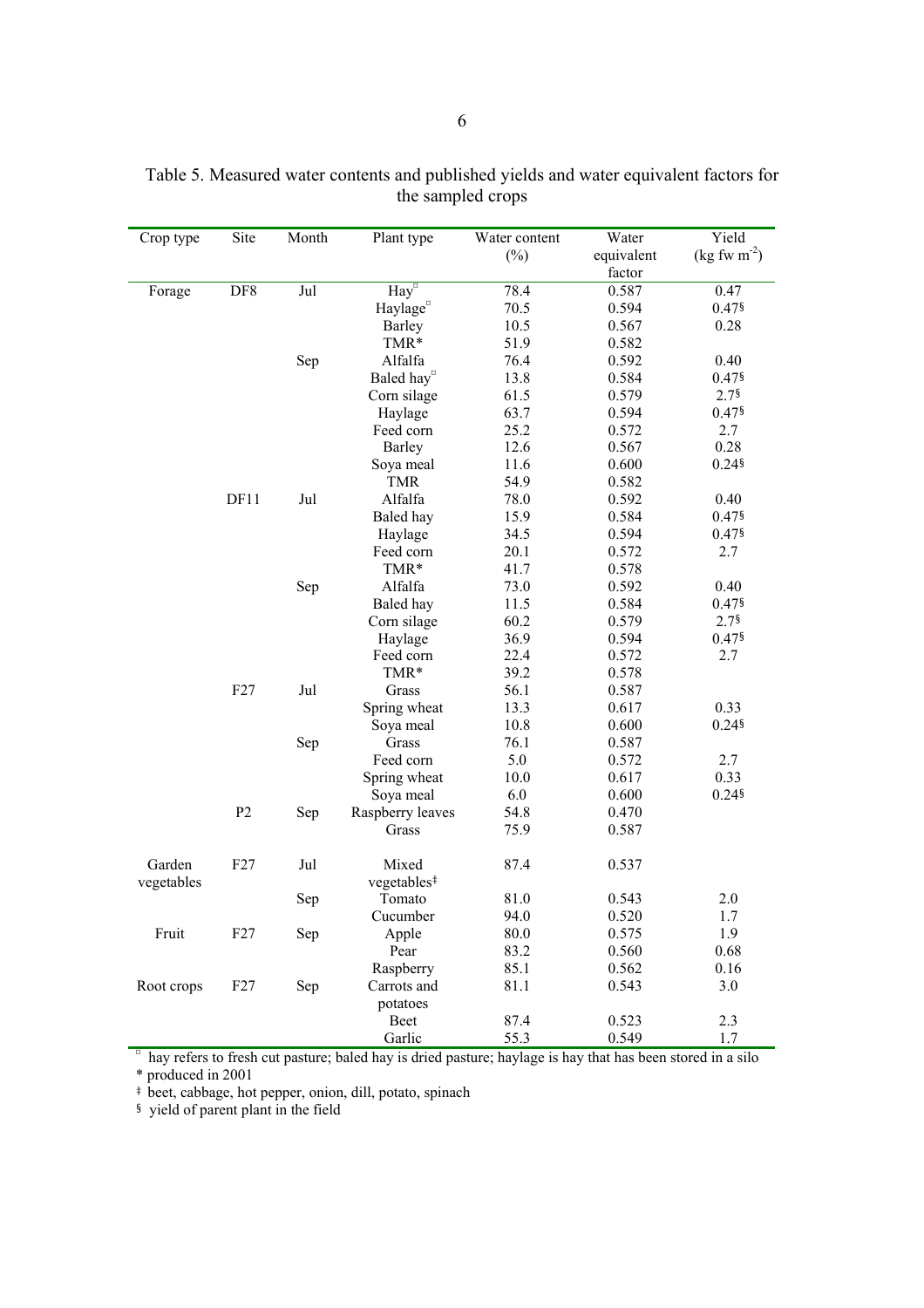The animal products sampled during the study are listed in Table 6, together with measured water contents and literature values of the water equivalent factors.

| <b>Site</b>     | Month | Animal product | Water content              | Water equivalent |
|-----------------|-------|----------------|----------------------------|------------------|
|                 |       |                | $\left(\frac{0}{0}\right)$ | factor           |
| DF <sub>8</sub> | Jul   | Milk           | 85.9                       | 0.746            |
|                 | Sep   | Calf flesh     | 75.7                       | 0.646            |
|                 |       | Calf heart     | 76.6                       | 0.753            |
| DF11            | Jul   | Milk           | 87.5                       | 0.746            |
|                 | Sep   | Calf flesh     | 75.5                       | 0.646            |
|                 |       | Calf heart     | 76.3                       | 0.753            |
| F27             | Jul   | Egg            | 74.8                       | 0.803            |
|                 |       | Composite egg  | 71.5                       | 0.803            |
|                 |       | Immature egg   | 47.2                       | 0.803            |
|                 | Sep   | Egg            | 76.0                       | 0.803            |
|                 |       | Chicken blood  | 80.0                       | Unknown          |
|                 |       | Chicken flesh  | 74.4                       | 0.697            |

Table 6. Measured water contents and published water equivalent factors for the sampled animal products

**Drinking Water:** Samples of water were taken from the deep wells that supply drinking water for the cows at farms DF8 and DF11 in the September sampling period. Concentrations in drinking water at F27, which comes from a shallow well, are available from routine monitoring by the utility, but not for each month. The value given below in Table 8 is the average for June to December.

**Soil:** Soil cores were collected at a single location at each site. Three cores 15 cm in diameter and 5 cm deep were taken at each location and composited for analysis. The cores were collected from undisturbed locations in grassed areas or where the soil had lain fallow for some time. No detailed analysis of physical properties was done but the soils at DF8, DF11 and P2 are believed to be loams or clay loams with bulk density, pH and organic content around 1.08 g  $cm^{-3}$ , 7.3 and 5.2% dry weight, respectively. At F27, where the cores were taken beside a road, the soil contained more sand. The samples were analysed for their HTO and OBT concentrations using the procedures discussed above for plant and animal samples. Water contents are listed in Table 7.

|           | DF8                      | )E.         | <u>гол</u><br>∼ |                          |
|-----------|--------------------------|-------------|-----------------|--------------------------|
| July      | $\overline{\phantom{0}}$ | - G<br>14.) | 75 Q<br>ر . ب   | $\overline{\phantom{0}}$ |
| September | 9.4                      | 4.U         | .J.U            | 40.I                     |

Table 7. Water content of the sampled soils (% wet weight)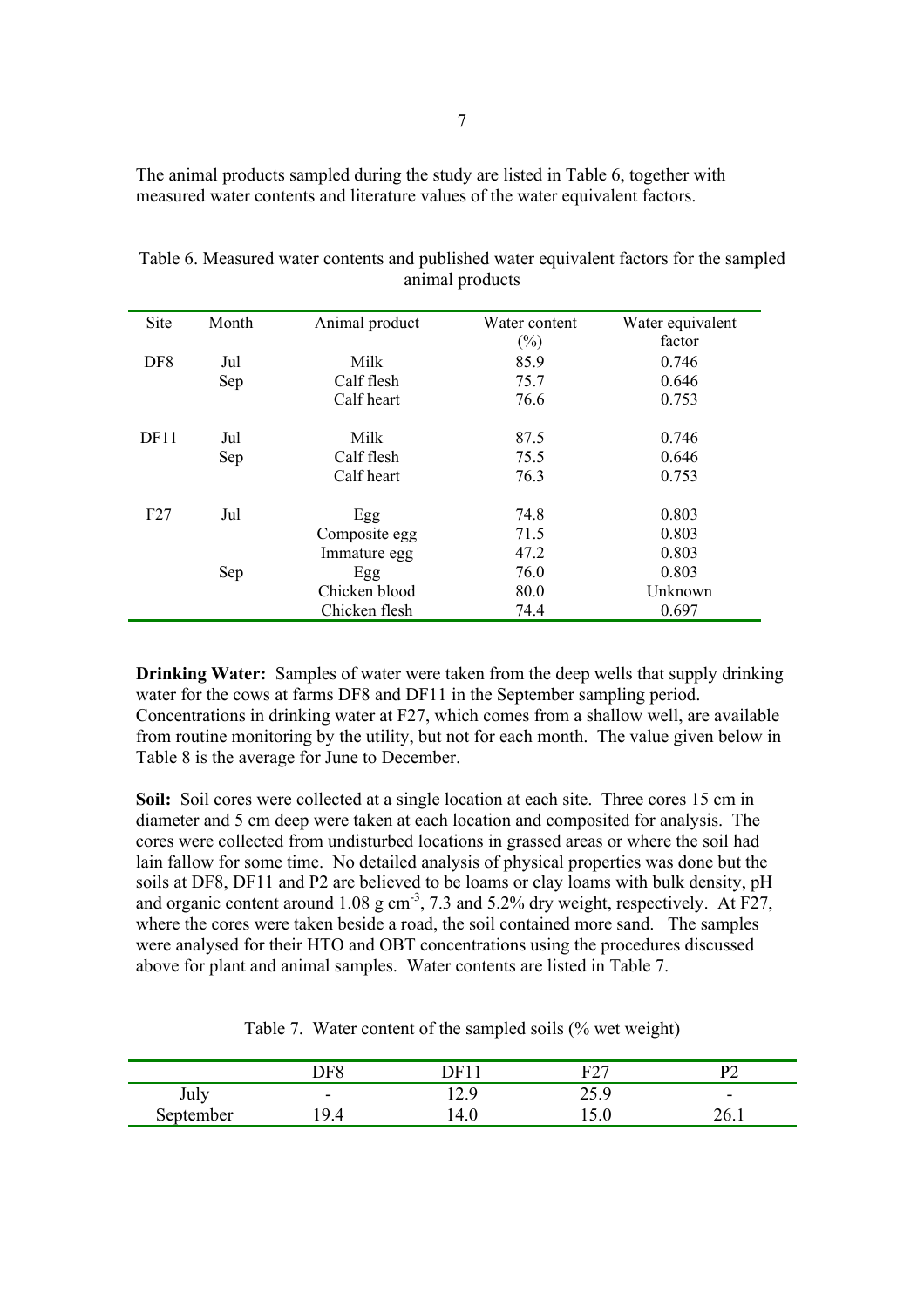**Uncertainties:** The observed concentrations in all environmental compartments were relatively low, although they were at least a factor 4-5 above background. Counting errors for both HTO and OBT samples were less than 10% in most cases. A further error of perhaps 30% must be added to the air concentrations to account for the uncertainty in the passive diffusion sampler data at DF8, DF11 and F27. An additional uncertainty of about 30% must also be added to the plant and animal concentrations to account for natural variability.

### **INPUT DATA**

Best estimates of the HTO concentrations in air and drinking water at the study sites are shown in Table 8. HTO concentrations in monthly precipitation are given in Table 9.

| Compartment                                                   | DF <sub>8</sub> | DF11 | F27  | P <sub>2</sub>         |
|---------------------------------------------------------------|-----------------|------|------|------------------------|
| Air concentration (Bq m <sup>-3</sup> )                       |                 |      |      |                        |
| 2002 May                                                      | 1.01            | 1.01 | 1.56 | 24                     |
| June                                                          | 1.39            | 1.39 | 2.14 | 33                     |
| July                                                          | 0.93            | 0.93 | 1.43 | 22                     |
| August                                                        | 0.88            | 0.88 | 1.36 | 21                     |
| September                                                     | 0.67            | 0.67 | 1.04 | 16                     |
| Air concentration (Bq m <sup>-3</sup> )                       |                 |      |      |                        |
| 2001 May                                                      | 0.49            | 0.49 | 0.77 | 12                     |
| June                                                          | 2.83            | 2.83 | 4.40 | 69                     |
| July                                                          | 0.86            | 0.86 | 1.34 | 21                     |
| August                                                        | 1.23            | 1.23 | 1.92 | 30                     |
| September                                                     | 0.66            | 0.66 | 1.02 | 16                     |
| Drinking water concentration (Bq $L^{-1}$ )<br>2002 September | 18.6            | 21.1 | 24.3 | <b>Not</b><br>relevant |

Table 8. Measured HTO concentrations in air and drinking water. The air concentrations include a background contribution of 0.19 Bq  $m<sup>-3</sup>$ .

average value for June-December 2002